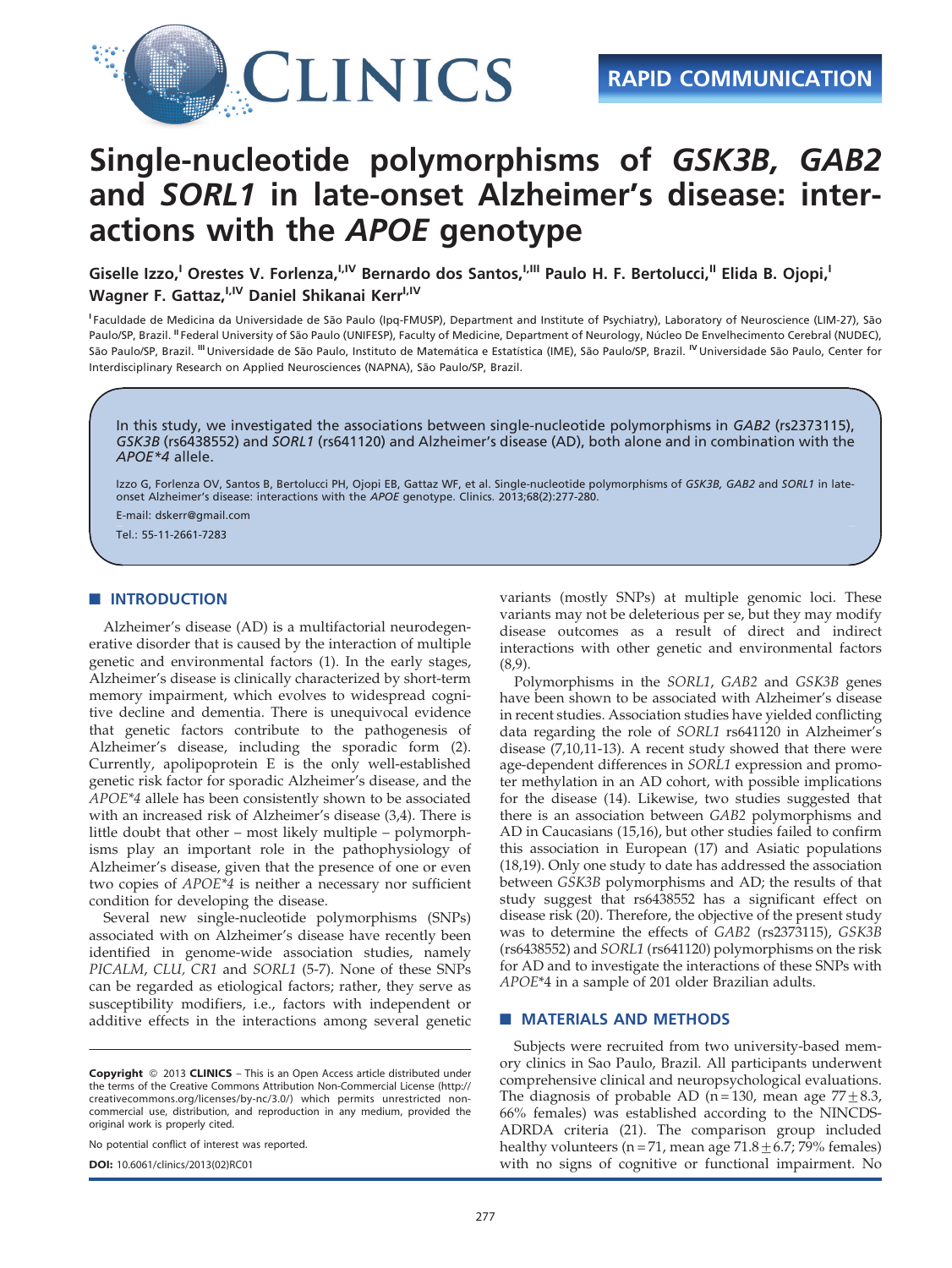

<span id="page-1-0"></span>Table 1 - Polymorphisms associated with Alzheimer's disease and sample stratification based on the presence or absence of the APOE\*4 allele.

| Gene             | <b>DbSNP</b> rs ID | <b>Risk Allele</b> | Freg. Cases | <b>Freg. Controls</b> | OR (95% CI)         | p-value |
|------------------|--------------------|--------------------|-------------|-----------------------|---------------------|---------|
| <b>APOE</b>      | 429358 7412        | E4                 | 0.29        | 0.11                  | 3.33 (1.73-6.63)    | 0.0001  |
| GAB <sub>2</sub> | 2373115            | G                  | 0.83        | 0.78                  | 1.79 (1.01-3.18)    | 0.021   |
|                  |                    | $APOE*4+$          |             |                       | 5.08 (1.45-18.98)   | 0.006   |
|                  |                    | $APOE*4-$          |             |                       | $1.10(0.51 - 2.35)$ | 0.859   |
| GSK3B            | 6438552            | G                  | 0.46        | 0.44                  | 2.48 (1.19-5.20)    | 0.018   |
|                  |                    | $APOE*4+$          |             |                       | $0.76(0.22 - 2.88)$ | 0.768   |
|                  |                    | $APOE*4-$          |             |                       | 4.45 (1.47-16.39)   | 0.003   |
| SORL1            | 641120             | G                  | 0.72        | 0.60                  | 2.07 (1.17-3.68)    | 0.047   |
|                  |                    | $APOE*4+$          |             |                       | 2.02 (0.58-7.31)    | 0.260   |
|                  |                    | $APOE*4-$          |             |                       | $2.01(0.94-4.34)$   | 0.054   |

The OR for APOE was calculated by comparing APOE\*4 carriers with non-carriers. The ORs for other genes compared the homozygous risk allele genotype with the remaining cohort (e.g., GG vs.  $GT + TT$ ).

relatives of AD patients were included in the control group. No statistically significant differences were observed with respect to the age distribution or self-reported ethnic background between the patients and controls, but there was a greater percentage of females in the control group. However, we believe that this gender difference should not negatively affect the findings, as similar results were obtained in a preliminary analysis of gender-matched samples.

The GSK3B, GAB2 and SORL1 SNPs were analyzed using a Real-Time PCR SNP genotyping system (TaqMan® Assays – Applied Biosystems, CA, USA) TaqMan PCR Master Mix 1x, TaqMan SNP genotyping assay 1x, genomic DNA 10 ng/  $\mu$ L and ultrapure water to a volume of 5  $\mu$ L were mixed in each well of an optical plate. Allelic discrimination was performed using a 7500 Real-Time PCR system (Applied Biosystems, CA, USA) by comparing the fluorescence levels before and after amplification (45 cycles of 15 seconds at 95 evaluated to determine the APOE genotype, as previously  $\textcirc$  and 1 min at 60  $\textcirc$ ). Two SNPs (rs7412 and rs429358) were described (22). The real-time PCR reactions were run using the protocol presented above.

Pearson's Chi-squared test with simulated p-values was used to compare the genotype distributions between cases and controls. The interactions between the GSK3B, GAB2 and SORL1 SNPs and APOE\*4 were tested in two ways: first, each group was stratified into APOE\*4-positive and APOE\*4-negative subgroups, and the association between each SNP and the diagnosis of AD was assessed separately in each group. In the second step, a binomial logistic regression model was used to compare the interactions between APOE\*4 and each of the three SNPs in the entire sample. The statistical analysis was conducted using R software version 2.12.2.

# **RESULTS AND DISCUSSION**

Our results are consistent with the well-established role of the *APOE\*4* allele as a risk factor for sporadic AD ( $p$ <0.0001) (3, 5, 6, 23-25)(7). Data regarding the genetics of AD in the Brazilian population remain scarce (26, 27), underscoring the importance of our findings. We call attention to the positive association of all the studied SNPs, namely GAB2 rs2373115, GSK3B rs6438552 and SORL1 rs641120, with AD (Table 1). The association of the GG genotype of SORL1 with AD  $(p=0.047, \text{ OR }=2.07, \text{ Cl }_{95\%}$  [1.17 - 3.68]) was independent of APOE, and the binomial logistic regression analysis showed no interaction effect between APOE\*4 and any of the SORL1 genotypes (Table 2). We conclude that SORL1 has an independent role in AD, irrespective of the presence of the APOE\*4 allele.

We found a positive association between the GG genotype of GAB2 (rs2373115) and the diagnosis of AD ( $p = 0.021$ , OR = 1.8, CI95% [1.01-3.18]). This genotype was associated with a greater odds ratio (OR) for AD in the APOE\*4 carriers  $(p=0.006, \text{ OR }=5.08, \text{ Cl}_{95\%}$  [1.45-18.98]). We further used logistic regression to investigate the interaction between the APOE\*4 and GAB2 polymorphisms (GG vs. non-GG genotypes, given the small proportion of individuals with the TT genotype in our sample), and we observed a robust increase in the effect as a result of the interaction between GAB2 GG and  $APOE*4$  ( $p = 0.014$ , OR<sub>interaction</sub> = 7.95,  $OR_{\text{main}} = 1.44$ ) (Table 2).

With respect to the association between the GSK3B polymorphism (rs6438552) and AD diagnosis, we found that the GG genotype was approximately twice as common in the AD group (28.8%) than in the controls (13.8%) and that this genotype had a significant effect on the OR  $(p=0.018, \overline{OR} = 2.48, \overline{Cl}_{95\%}$  [1.19-5.20]). Interestingly, this effect was even more pronounced in the absence of APOE\*4

|  |  | Table 2 - Logistic regression analysis of the risk genotype for LOAD in APOE*4 individuals. |  |  |
|--|--|---------------------------------------------------------------------------------------------|--|--|
|  |  |                                                                                             |  |  |

| Gene             | <b>DbSNP</b> rs ID | <b>Interaction</b> | <b>OR</b> interaction    | <b>OR</b> main effects   | <i>p</i> -value |  |
|------------------|--------------------|--------------------|--------------------------|--------------------------|-----------------|--|
| GAB <sub>2</sub> | 2373115            | APOE*4:GG          | 7.95                     | 1.44                     | $0.014*$        |  |
|                  |                    | APOE*4:TT i        | $\overline{\phantom{a}}$ | $\overline{\phantom{a}}$ |                 |  |
| GSK3B            | 64384552           | APOE*4:GG          | 1.61                     | 0.65                     | 0.211           |  |
|                  |                    | APOE*4:AA          | 1.10                     | 0.19                     | $0.024*$        |  |
| SORL1            | 641120             | $APOE*4:GG$        | .64                      | 0.49                     | 0.140           |  |
|                  |                    | APOE*4:AA          | 5.39                     | 31.03                    | 0.989           |  |

 $\check{p}$ <0.05. The OR interaction values were obtained by logistic regression evaluating the interaction between APOE\*4 and the given genotype.  $\ddagger$  Because there were very few individuals who were homozygous for the T allele, this interaction was discarded.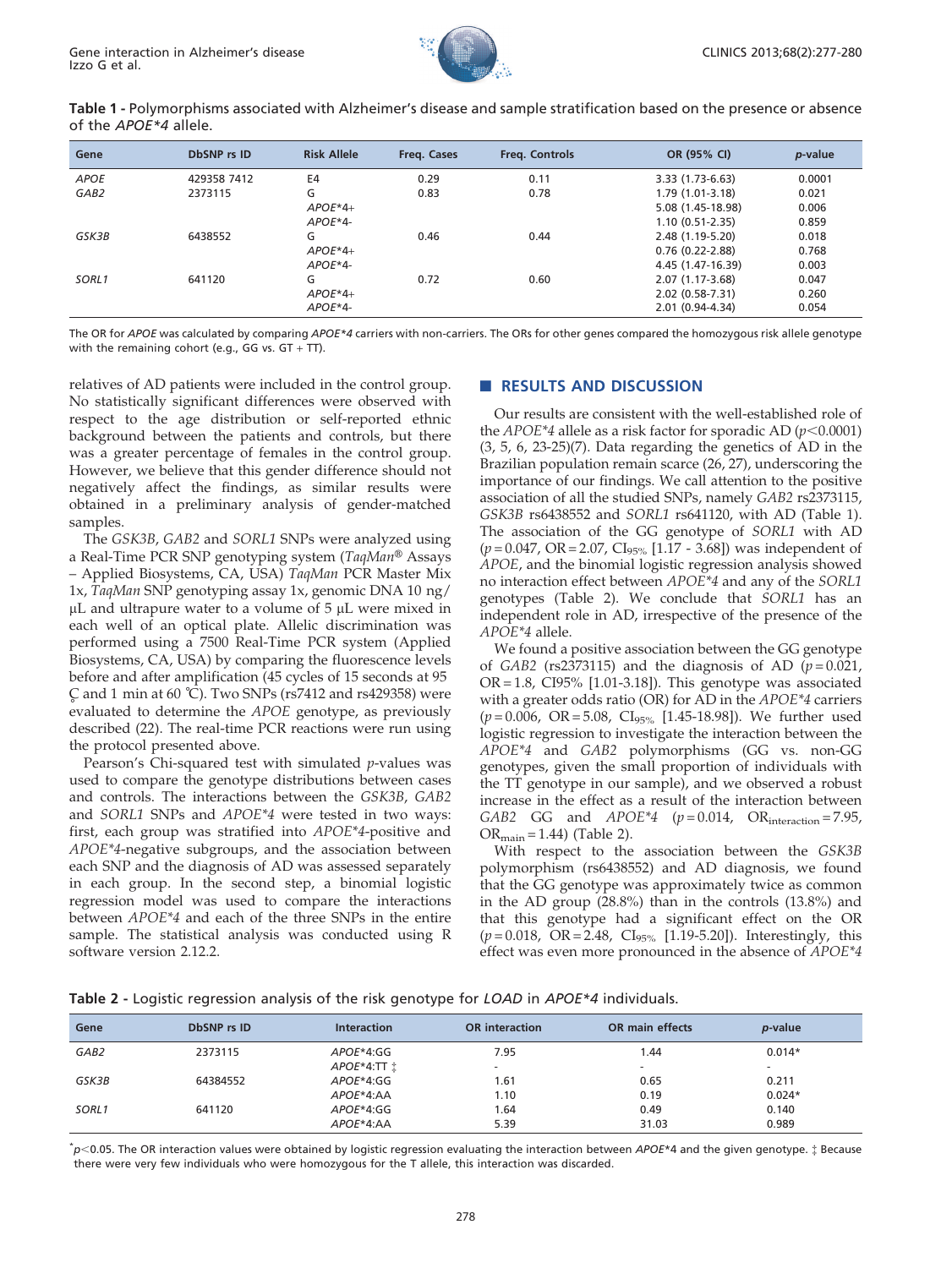

 $(p=0.003, \text{ OR} = 4.45, \text{ Cl}_{95\%} [1.47-16.39]).$  In contrast, the A allele was associated with a protective effect, irrespective of the *APOE* status ( $p = 0.018$ , OR = 0.40, CI<sub>95%</sub> [0.19-0.84]); however, the logistic [regression analysis showed that](#page-1-0) APOE\*4[-positive](#page-1-0) [carriers](#page-1-0) [of](#page-1-0) [the](#page-1-0) [AA](#page-1-0) [genotype](#page-1-0) [displayed](#page-1-0) an increased OR for AD  $(p=0.024, OR_{interaction}=1.10,$  $OR<sub>main</sub> = 0.19$  $OR<sub>main</sub> = 0.19$  $OR<sub>main</sub> = 0.19$  [\(Table](#page-1-0) [2\).](#page-1-0) [This](#page-1-0) [finding](#page-1-0) [is](#page-1-0) [noteworthy](#page-1-0) [because](#page-1-0) it indica[tes that the A allele of the](#page-1-0) GSK3B gene may represent either a [protective](#page-1-0) [factor](#page-1-0) [or](#page-1-0) [a](#page-1-0) [risk](#page-1-0) [factor](#page-1-0) [for](#page-1-0) [AD,](#page-1-0) [depending](#page-1-0) [on](#page-1-0) the APOE [genotype.](#page-1-0) [We](#page-1-0) [speculate](#page-1-0) [that](#page-1-0) [this](#page-1-0) [dual](#page-1-0) [role](#page-1-0) [may](#page-1-0) occur b[ecause the rs6438552 polymorphism is intronic and](#page-1-0) may aff[ect](#page-1-0) [the](#page-1-0) [transcription](#page-1-0) [and](#page-1-0) [splicing](#page-1-0) [of](#page-1-0) GSK3B. In fact, splice variants of GSK3B arising from the AA genotype have been shown to favor Tau protein hyperphosphorylation, which is one of the pathological hallmarks of AD (28).

APOE\*4 is involved in the abnormal cleavage of the amyloid-precursor protein (APP), leading to the accumulation of the amyloid-beta peptide, which in turn favors the hyperphosphorylation of Tau. These pathological changes ultimately disrupt axonal transport and neuronal viability (29, 30). GAB2 and GSK3B (rs6438552, AA genotype) have been shown to increase Tau phosphorylation (15, 28). The studied GSK3B and GAB2 polymorphisms are located in intronic regions of these genes and may thus have subtle effects on transcription, with biological consequences that are yet to be defined. It is also possible that these SNPs are in linkage disequilibrium with other polymorphisms that may contribute to the observed effects. GAB2 is a scaffolding protein with important roles in several growth and differentiation signaling pathways, including the phosphorylation of kinases that participate in core neurobiological pathways related to AD (15,16,31,32). GAB2 and presenilin 1 both activate PI3K, leading to the activation of PKB and the further inactivation of GSK3B (33). Because the inactivation of GSK3B prevents Tau hyperphosphorylation in neurons (34), it is reasonable to assume that any decrease in GAB2 expression and/or function would increase Tau phosphorylation (15). Supporting this hypothesis, in vitro studies have shown that the inhibition of GAB2 expression using siRNA increases Tau phosphorylation (15).

We conclude that interactions between the GAB2 and GSK3B polymorphisms and the well-established genetic factor APOE may modify the overall risk of AD. These effects are by no means linear or cumulative, given that the protective effect of a one studied polymorphism (e.g., the AA genotype of GSK3B) may increase the odds ratio for AD in the presence of APOE\*4. Our results support the hypothesis that there is no single genetic cause for lateonset AD; instead, the development of AD depends on the interaction of several genes, environmental factors and age. Further evaluation of the interactions between distinct genes and of the respective implications on neuronal homeostasis may provide insight into the complex neurobiology of AD.

#### **ACKNOWLEDGMENTS**

We would like to thank CNPq, CAPES, FAPESP and ABADHS for financial support.

## **AUTHOR CONTRIBUTIONS**

All authors contributed to the present work and consent to the publication of the findings. Gattaz WF and Ojopi EB were responsible for the initial concept. The patients were recruited by Bertolucci PHF, Forlenza OV and Gattaz WF. The experimental analyses were performed by Izzo G and

Kerr DS. The statistical analyses were performed by Santos B and Kerr DS. Izzo G wrote the first draft of the manuscript. The literature review was performed by by Izzo G and Kerr DS. The manuscript was prepared and formatted and the tables were prepared by Kerr DS and Forlenza OV. All authors have reviewed and approved the final manuscript.

## **B** REFERENCES

- 1. Kennedy JL, Farrer LA, Andreasen NC, Mayeux R, St George-Hyslop P. The genetics of adult-onset neuropsychiatric disease: complexities and conundra?. Science. 2003;302(5646):822-6, http://dx.doi.org/10.1126/ science.1092132.
- 2. Gatz M, Reynolds CA, Fratiglioni L, Johansson B, Mortimer JA, Berg S, et al. Role of genes and environments for explaining Alzheimer disease. Archives of general psychiatry. 2006;63(2):168-74, http://dx.doi.org/10. 1001/archpsyc.63.2.168
- 3. van der Vlies AE, Pijnenburg YAL, Koene T, Klein M, Kok A, Scheltens P, et al. Cognitive impairment in Alzheimer's disease is modified by APOE genotype. Dement Geriatr Cogn Disord. 2007;24(2):98-103, http:// dx.doi.org/10.1159/000104467.
- 4. Almeida OP, Shimokomaki CM. Apolipoprotein E4 and Alzheimer's disease in Sao Paulo-Brazil. Arquivos de neuro-psiquiatria. 1997;55(1):1- 7, http://dx.doi.org/10.1590/S0004-282X1997000100001.
- 5. Harold D, Abraham R, Hollingworth P, Sims R, Gerrish A, Hamshere ML, et al. Genome-wide association study identifies variants at CLU and PICALM associated with Alzheimer's disease. Nat Genet. 2009;41(10):1088- 93, http://dx.doi.org/10.1038/ng.440.
- 6. Lambert J, Heath S, Even G, Campion D, Sleegers K, Hiltunen M et al. Genome-wide association study identifies variants at CLU and CR1 associated with Alzheimer's disease. Nat Genet. 2009;41(10):1094-9, http://dx.doi.org/10.1038/ng.439.
- 7. Meng Y, Lee JH, Cheng R, St George-Hyslop P, Mayeux R, Farrer LA. Association between SORL1 and Alzheimer's disease in a genome-wide study. Neuroreport. 2007;18(17):1761-4, http://dx.doi.org/10.1097/ WNR.0b013e3282f13e7a.
- 8. Hunter DJ, Altshuler D, Rader DJ. From Darwin's finches to canaries in the coal mine--mining the genome for new biology. N Engl J Med. 2008 Jun;358(26):2760-3.
- Hyman SE. A glimmer of light for neuropsychiatric disorders. Nature. 2008;455(7215):890-3, http://dx.doi.org/10.1038/nature07454.
- 10. Bettens K, Brouwers N, Engelborghs S, De Deyn PP, Van Broeckhoven C, Sleegers K. SORL1 is genetically associated with increased risk for lateonset Alzheimer disease in the Belgian population. Hum Mutat. 2008;29(5):769-70, http://dx.doi.org/10.1002/humu.20725.
- 11. Minster RL, DeKosky ST, Kamboh MI. No association of SORL1 SNPs with Alzheimer's disease. Neurosci Lett. 2008;440(2):190-2, http://dx. doi.org/10.1016/j.neulet.2008.05.082.
- 12. Cellini E, Tedde A, Bagnoli S, Pradella S, Piacentini S, Sorbi S et al. Implication of sex and SORL1 variants in italian patients with Alzheimer disease. Arch Neurol. 2009;66(10):1260-6, http://dx.doi.org/10.1001/ archneurol.2009.101.
- Rogaeva E, Meng Y, Lee JH, Gu Y, Kawarai T, Zou F, et al. The neuronal sortilin-related receptor SORL1 is genetically associated with Alzheimer disease. Nat Genet. 2007;39(2):168-77, http://dx.doi.org/10.1038/ng1943.
- 14. Furuya TK, da Silva PNO, Payão SLM, Rasmussen LT, de Labio RW, Bertolucci PHF et al. SORL1 and SIRT1 mRNA expression and promoter methylation levels in aging and Alzheimer's Disease. Neurochem Int. 2012;61(7):973-5, http://dx.doi.org/10.1016/j.neuint.2012.07.014.
- 15. Reiman EM, Webster JA, Myers AJ, Hardy J, Dunckley T, Zismann VL et al. GAB2 alleles modify Alzheimer's risk in APOE epsilon4 carriers. Neuron. 2007;54(5):713-20, http://dx.doi.org/10.1016/j.neuron.2007.05. 022.
- 16. Sleegers K, Bettens K, Brouwers N, Engelborghs S, van Miegroet H, De Deyn PP, et al. Common variation in GRB-associated Binding Protein 2 (GAB2) and increased risk for Alzheimer dementia. Hum Mutat. 2009;30(2):E338-44, http://dx.doi.org/10.1002/humu.20909.
- 17. Chapuis J, Hannequin D, Pasquier F, Bentham P, Brice A, Leber I, et al. Association study of the GAB2 gene with the risk of developing Alzheimer's disease. Neurobiol Dis. 2008;30(1):103-6, http://dx.doi.org/ 10.1016/j.nbd.2007.12.006.
- 18. Lin K, Tang M, Han H, Guo Y, Lin Y, Ma C. GAB2 is not associated with late-onset Alzheimer's disease in Chinese Han. Neurol Sci. 2010;31(3):277-81, http://dx.doi.org/10.1007/s10072-009-0178-8.
- 19. Zhong X, Yu J, Hou G, Xing Y, Jiang H, Li Y, et al. Common variant in GAB2 is associated with late-onset Alzheimer's disease in Han Chinese. Clin Chim Acta. 2011;412(5-6):446-9, http://dx.doi.org/10.1016/j.cca. 2010.11.022.
- 20. Kwok JBJ, Loy CT, Hamilton G, Lau E, Hallupp M, Williams J et al. Glycogen synthase kinase-3beta and tau genes interact in Alzheimer's disease. Ann Neurol. 2008;64(4):446-54, http://dx.doi.org/10.1002/ana. 21476.
- 21. McKhann G, Drachman D, Folstein M, Katzman R, Price D, Stadlan EM. Clinical diagnosis of Alzheimer's disease: report of the NINCDS-